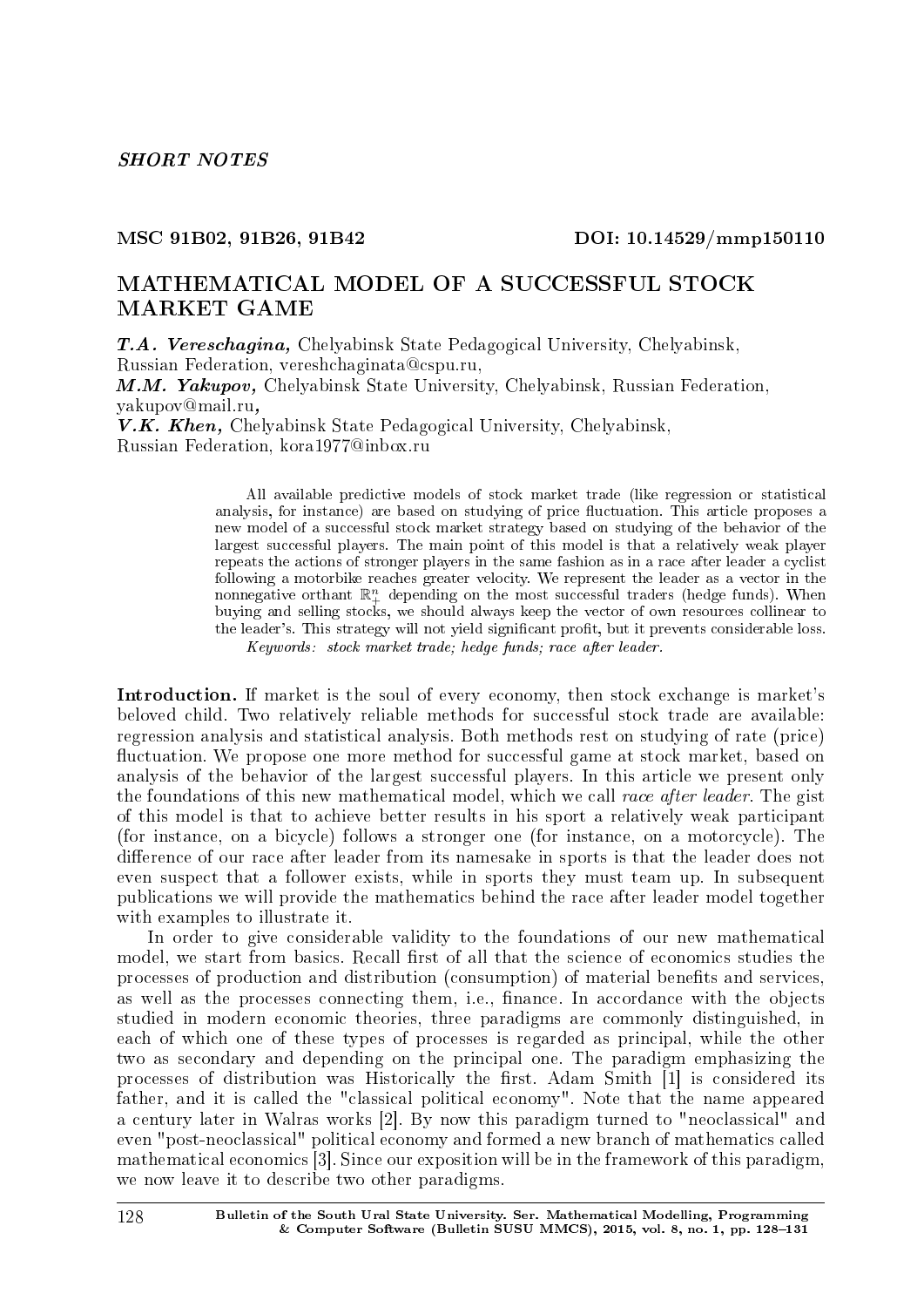The next paradigm, based on studying of the processes of production, was developed by Karl Marx [4], and therefore is named as "Marxist political economy", or simply "Marxism". Owing its appearance to the mass production of the 19th century, this paradigm at first reflected the state of economy sufficiently adequately. However, serious doubts in its relevance arose since then. For instance, the growth of the profit rate postulated by Marxism (making the poor poorer and the rich richer) nowadays is not observed in the developed countries. Nevertheless, Leontieff's input-output model [5] created in the framework of this paradigm is still applicable [6, 7].

The third and last paradigm, based on studying of financial processes, was developed by John Maynard Keynes [8], and therefore is known as "Keynesian economics". Its main claim amounts to the requirement that the state regulates the economy by changing the bank loan rate. Meeting this requirement, expanding public works, and militarizing the economy, the USA managed to escape from the Great Depression.

The authors are grateful to Georgy Sviridyuk for constructive discussions and Minzilia Sagadeeva for her help in preparing of the manuscript for publication.

1. Market Analysis. To consider the market of capital issues (that is, stock market) from the viewpoint of classical political economy (more exactly, its mathematical representation), we should describe the goods and participants, as well as explain the phenomenon of instantly spreading information. Let us agree right away that for the sake of simplicity under goods we consider only the shares of companies, for a while leaving aside the markets of bonds, promissory notes, and other debt securities. (Here we diverge from the Keynesian economics.) Assume that the number of shares is measurable, it means that shares are not sold and bought by the piece. Furthermore, while trading shares, we make no distinctions in the format; that is, spots, forwards, futures, and so on are indistinguishable for us. (Since all transactions depend on share prices rather than their denomination, here we diverge from Marxism.) Thus,  $n \in \mathbb{N}$  (virtual) facilities offer shares for sale at our (virtual) exchange. We express this situation in the nonnegative orthant

$$
\mathbb{R}^n_+ = \{ x \in \mathbb{R}^n : x_k \le 0, \ k = 1, 2, \dots, n \}
$$

of the space  $\mathbb{R}^n$ .

The prototypes of our participants are real hedge funds, that is, companies buying and selling shares to make profits. Such companies exist; let us mention here a few classical examples. The first is the Graham Newman Investment Fund, founded by the father of investment business, Benjamin Graham (1894–1976) in 1926. Already in 1928 this company reached the average annual return of 25,7%. In the 1930s, having abandoned the most aggressive and high-risk transactions, Graham Newman survived the Great Depression with the losses of 50%. Subsequently the average annual profit grew to 17%. In 1956 B. Graham stepped down.

The second is one of the main hedge funds, Berkshire Hathaway of Warren Buffett (b. 1930), who was a student of Graham at Columbia University and then worked with him. In 2008 Buffett headed the list of the world's richest people according to the Forbes magazine. In 2010 Buffett announced the donation of  $50\%$  of his assets (about \$37 billion) to five charities, which is the largest donation in history. A large part went to the fund of Bill and Melinda Gates.

Finally, the third is the Quantum Fund NV, the largest fund in the Quantum Group of Funds controlled by George Soros (b. 1930). Soros named it in honor of Werner Heisenberg, the author of the uncertainty principle of quantum mechanics. Soros's fortune in September of 2014 was about \$28,7 billion. He spent more than \$5 billion on charity, of which more than a billion in Russia.

Therefore, associate to a participant with index  $m \in \mathbb{N}$  (that is, some hegde raid) a vector  $x^m \in \mathbb{R}^n_+$ , each component  $x^m_k$  of which means the number of shares of *k*-th company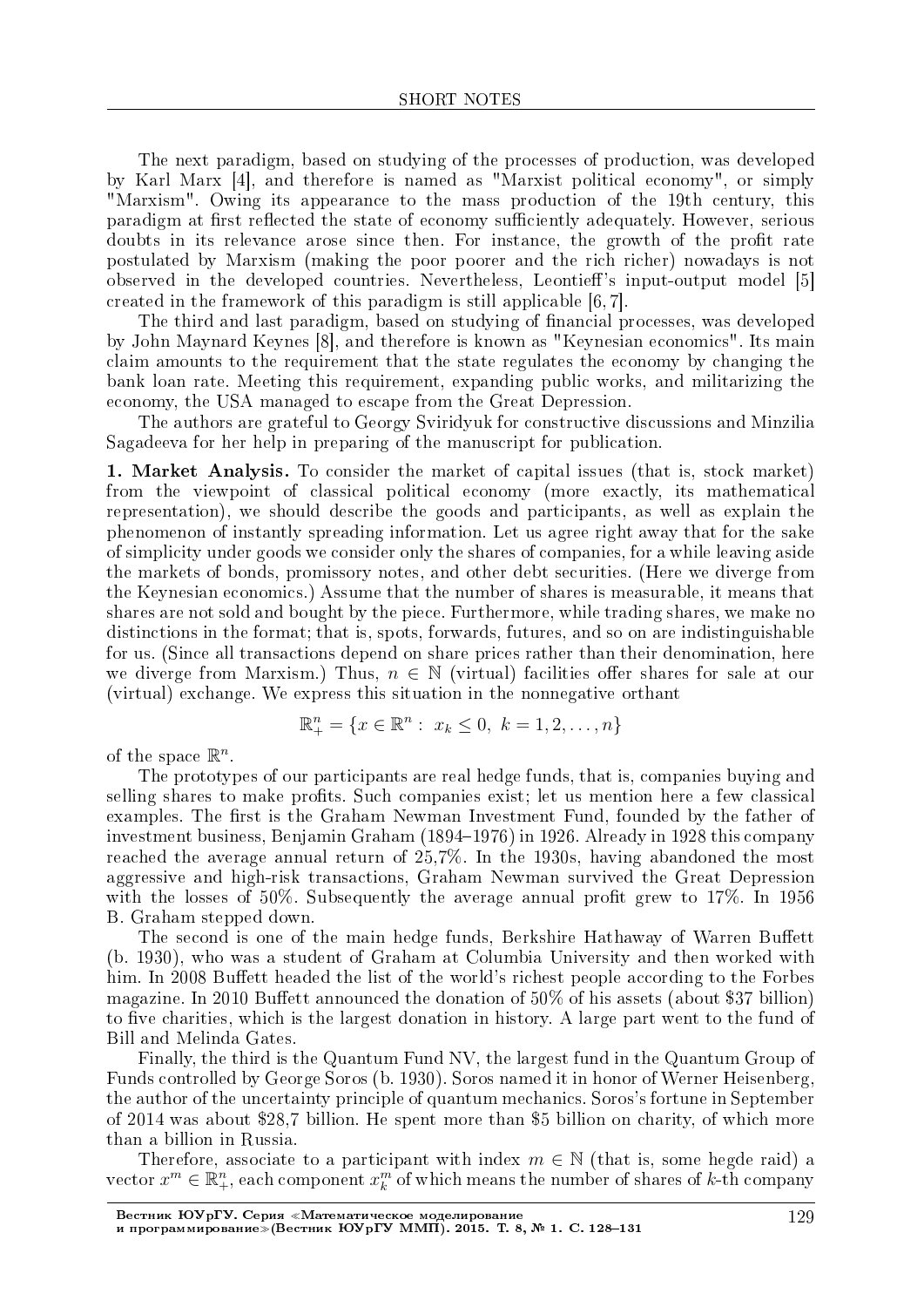for  $k = 1, 2, \ldots, n$ , owned by the corresponding participant, for instance, at time  $t_0$ . At time  $t_1 > t_0$ , after some shares are bought and others are sold, the vector  $x^m$  changes. We can learn about the components of  $x^m$  and their change, for instance, in the USA thanks to the Dodd-Frank Act. This lengthy (more than 2300 pages) legislation regulates the operation of hedge funds in detail; in particular, it requires monthly reports on their financial activity. Thus, the Dodd-Frank Act makes fast if not instantaneous circulation of data possible.

2. Race after Leader. Now we are ready to construct our mathematical model. Describe our algorithm in steps.

 Enumerate all hedge funds arbitrarily. Associate to the hedge fund with index *m ∈* N its assets  $A_m$  a year ago, the profit  $P_m$  made in the previous year by buying and selling shares, and the *success coefficient*  $\mathfrak{E}_m = P_m/A_m$ .

 $-$  Choose hedge funds with positive success coefficient. The sample S is of arbitrary size, it can contain a unique hedge fund with maximal æ*m*, or all hedge funds with positive  $\mathfrak{m}_m$ . Enumerate the hedge funds in *S* in the order of increasing of  $\mathfrak{m}_m$ .

 $-$  Associate to each hedge fund in *S* a vector  $x^m \in \mathbb{R}^n_+$  constructed using the recipes of the previous section. (If we do this in the USA then it is better to construct *x <sup>m</sup>* for  $m \in S$  in the beginning of the month.) Construct the vector

$$
L = \sum_{m \in S} \mathfrak{E}_m x^m,
$$

which we call the leader.

 $-$  Create our own hedge fund with the asset vector  $\ell \in \mathbb{R}^n_+$  collinear to *L*. The coefficient of collinearity is obviously positive and less than 1.

 Now we should sell and buy shares keeping *ℓ* collinear to *L*. It is clear that, acting in this way, we make less profit than the most successful trader, but greater than the least successful one. In addition, the algorithm is capable of preventing bankruptcy even in the case that someone in the sample becomes involved in high-risk operations and goes bankrupt (as in [9] for instance), provided, however, that *S* contains more than a single participant.

### $Ref$ erences /  $J$ I $\mu$ reparypa

- 1. Smith A. An Inquiry into the Nature and Causes of the Wealth of Nations. London, 1776.
- 2. Walras L. Élements d'économie politique pure, ou, Théorie de la richesse sociale. Paris, L. Gorbaz, 1874.
- 3. Ekeland I. Elements d'*e*´conomie mathematique. Paris, Hermann, 1979.
- 4. Marx K. Das Kapital. Kritik der politischen Oekonomie. Berlin, Verlag von Otto Meisner, 1867 (vol. 1), 1885 (vol. 2), 1894 (vol. 3).
- 5. Leontief V. Essays in economics: theories and theorizing. New York, Oxford University Press, 1966 (vol. 1), 1977 (vol. 2).
- 6. Shestakov A.L., Keller A.V., Sviridyuk G.A. The Theory of Optimal Measurements. Journal of Computational and Engineering Mathematics, 2014, vol. 1, no. 1, pp.  $3-16$ .
- 7. Shestakov A., Sviridyuk G., Sagadeeva M. Reconstruction of a Dynamically Distorted Signal with Respect to the Measure Transducer Degradation. Applied Mathematical Sciences, 2014, vol. 8, no. 43-44, pp. 2125–2130.
- 8. Keynes J.M. The general theory of employment, interest and money. London, Palgrave Macmillan, 1936.
- 9. Niederhoffer V., Kenner L. Practical speculation. New York, John Weley & Sons, Inc. 2003.

Received November 15, 2014